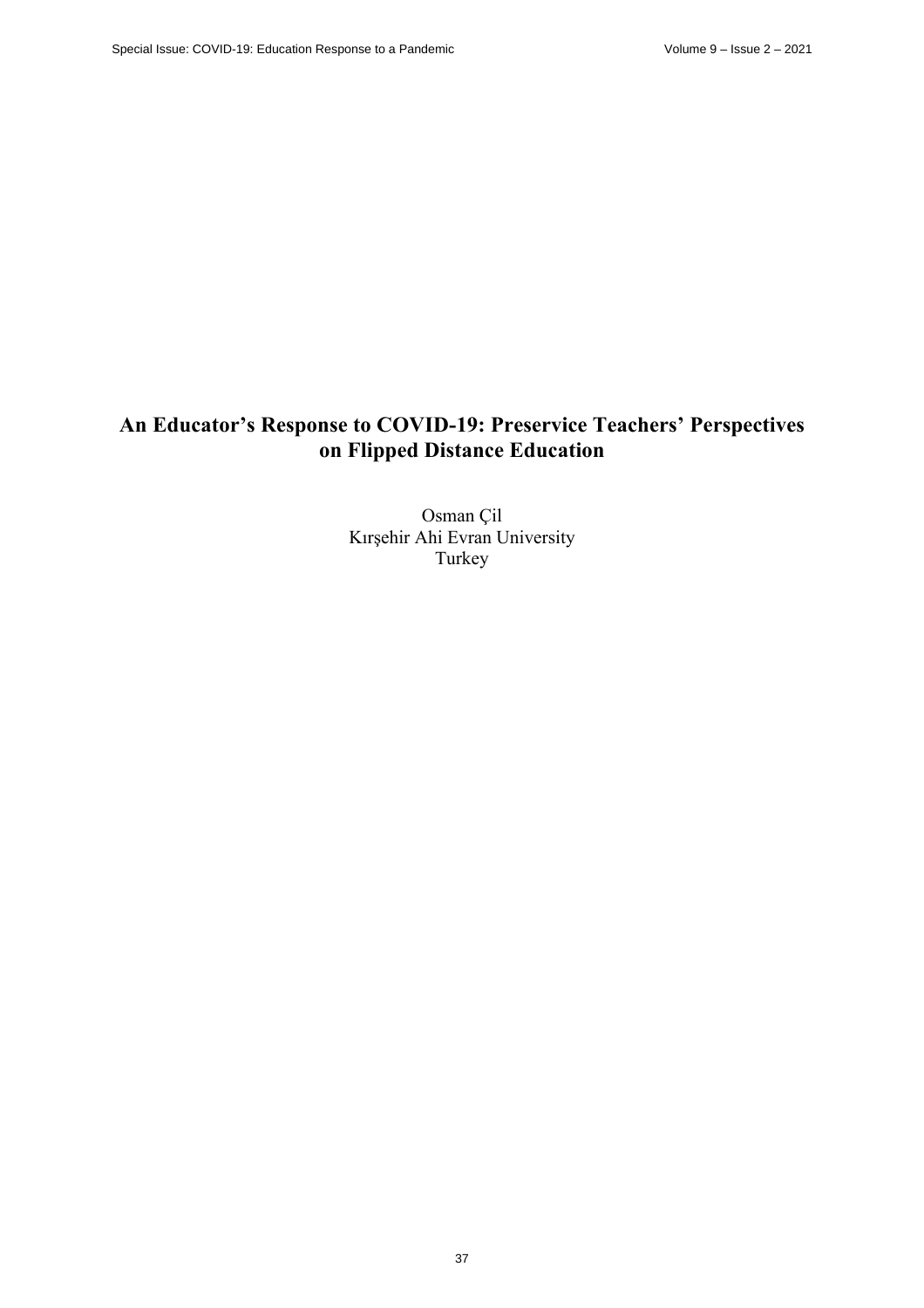#### **Abstract**

With the COVID-19 pandemic, students and instructors had to carry out lessons with distance education practices, and this sudden change made it a necessity to reorganize educational processes under the conditions of the pandemic. This study sought to make an undergraduate course more effective by designing the distance education course based on the flipped learning model. In this qualitative study, a phenomenological approach was used, and 53 preservice elementary school teachers' views on the flipped distance education course were investigated. Exploration of student errors during in-class activities, encouragement of active student participation, and compatibility to individual student differences was listed as positive aspects of the flipped distance education. On the other hand, the difficulties pre-service elementary school teachers encountered in obtaining information, their concerns about attending the class or discussing the homework in front of their peers, and the issues experienced during in-class communication were identified as the negative features of this approach. Moreover, the preservice elementary school teachers needed easily accessible information resources about the course content, a stable internet connection, appropriate technological equipment, and extension of the course time to effectively perform in the flipped distance education course. As a result, the flipped teaching model emerged as an effective approach to increase the efficiency of distance education courses, especially during the COVID-19 crisis.

*Keywords*: COVID-19, distance education, flipped education, preservice elementary school teachers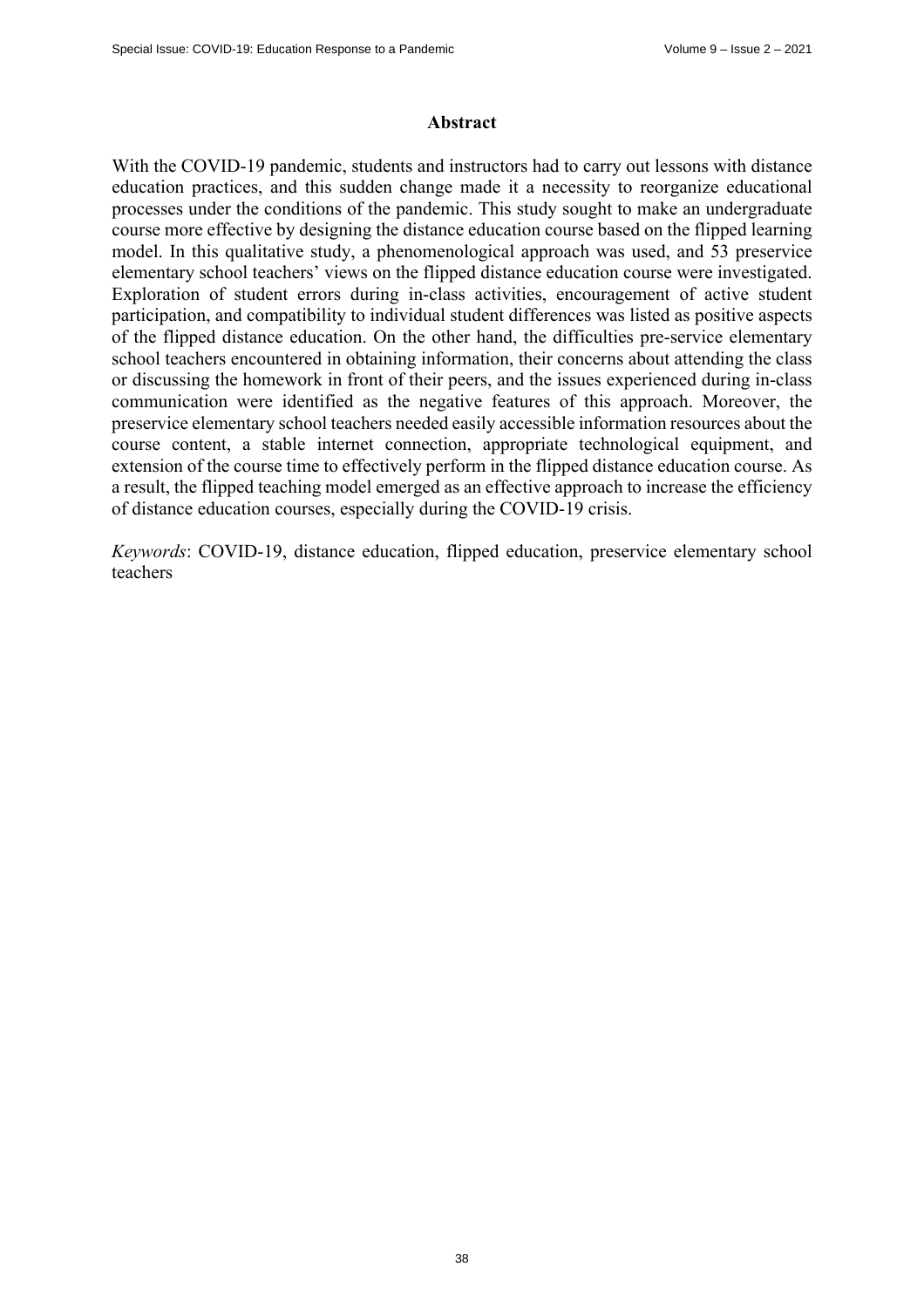#### **Introduction**

The global COVID-19 pandemic in 2020 triggered sudden and unexpected crises in many areas such as health, economy, and education, and the decisions that had to be taken to limit the spread of the virus and reduce its negative effects have affected the habitual way of life globally. Countries have had to suspend face-to-face education to reduce the spread of the COVID-19 virus and have tried to provide distance education opportunities to ensure continuity in education (Can, 2020). Before the COVID-19 pandemic in many countries, distance education was usually offered at the level of associate, bachelors, and master's programs (Akdemir, 2011); with the pandemic, efforts have been made to make the education system conditions work effectively by using technological equipment on a global scale and providing distance education opportunities for all age levels. This sudden transition towards distance education forced instructors to prepare and offer distance education courses and led them to seek effective distance learning opportunities. With this study, an undergraduate course that was given face to face before COVID -19 was adapted to distance education with a flipped teaching model, and the opinions of preservice elementary school teachers (PSETs) about this course were examined.

#### **Literature Review**

Studies on distance education reveal that students prefer to use written materials rather than distance education course videos (Can, 2020). In this context, the oral presentation of information directly by the instructor in distance education courses loses its efficiency, and the necessity of creating an approach that puts the student in the center arises. Current educational principles advocate knowledge creation with the cooperation of teachers and students (Singh, 2014) and recommend increasing students' motivation and performance towards the lesson by using developing educational technologies and supporting their beliefs about autonomy (Smit et al., 2014). Traditional education approaches are limited in meeting the individual needs of students (Özbay & Sarıca, 2019) and trigger a desire for change in distance education courses (Ferreri & O'Connor, 2013). As emphasized by Bishop and Verleger (2013) an educational system where students can access the content individually and adjust their own study time and speed has become more desirable. Considering these developments in education, it is not surprising that the use of the flipped learning model, which supports active learning and helps to create extra time for in-class activities (Haak et al., 2011) and gives students more control over their own learning processes in outdoor activities (Kim et al., 2014), has increased in undergraduate programs (Hao, 2016).

The flipped learning model can simply be defined as the replacement of information provided to students at home and at school (Lage et al., 2000). In other words, the flipped learning approach was designed on the principle of students' reaching the subject-related concepts through extracurricular activities and applying homework or projects that include studentcentered practices in the classroom, rather than learning the concepts of the course through classroom presentations and doing their homework at home (Torun & Dargut, 2015). With the flipped learning model, the acquisition of knowledge is mostly transformed from a group action into an individual action, while the process of applying knowledge to student-centered activities turns into a group action (Hayırsever & Orhan, 2018). In this approach, the role of the teacher is not to be a direct source of information, but to guide and support the students in organizing their own learning processes (Lopes & Soares, 2018). In the courses where the flipped teaching approach is applied, while the basic level information is obtained outside of the classroom by the students with online video presentations, in-class applications that make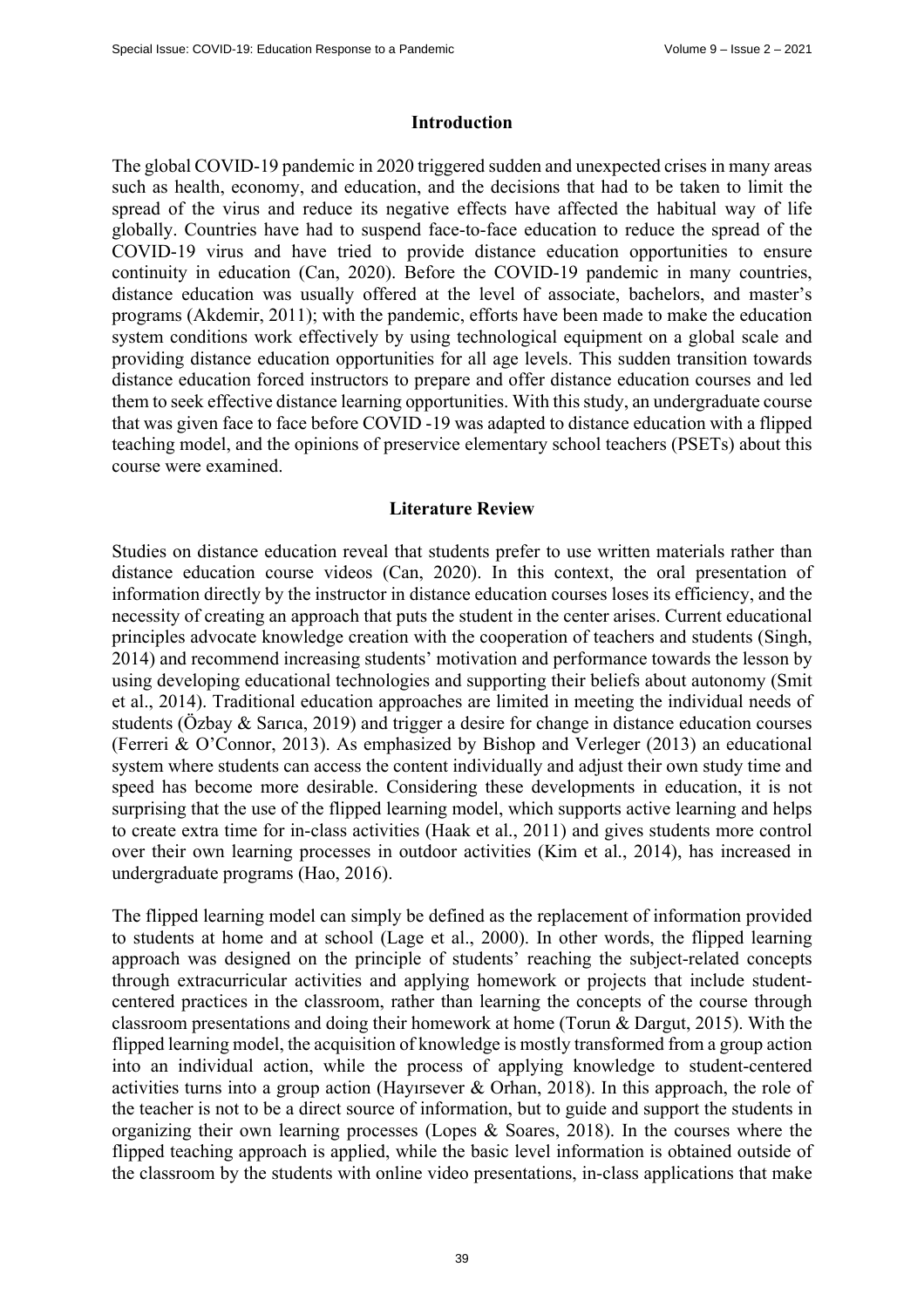the student active and require high-level mental skills are used during the course (Kim et al., 2014). Thus, with the application of the flipped teaching approach, actions that require relatively low cognitive skills such as listening, understanding, giving examples are transferred outside the classroom, and time is created for the teacher-guided implementation of classroom activities that require high-level skills such as applying, analyzing and evaluating (Hayırsever & Orhan, 2018).

Numerous studies in the literature explain the positive effects of the flipped learning model on students and the educational process (Köse & Yüzüak, 2020; Özbay & Sarıca, 2019). The literature on flipped learning reveals that the flipped teaching model increases the participation (Kaya, 2018) and positive attitudes of students towards courses (Tekin, 2018), creates an active learning environment (Pierce & Fox, 2012), and it affects the educational process positively by supporting student permanence (Turan & Göktaş, 2015). In addition, the flipped learning model positively affects student achievement (Güç, 2017; Kalafat, 2019; Kırmızıoğlu, 2018), anxiety (Özdemir, 2016) and motivation (Abeysekera & Dawson, 2015) and develops problemsolving skills (Kim et al., 2014). O'Flaherty and Phillips (2015) stated that the flipped learning model offers students the opportunity to learn at their own pace, access educational materials whenever they want, and use lesson time for more efficient activities. With flipped learning, students gained more control over their own learning processes and achieved an individualized learning experience. Also, the flipped learning model can support students' communication skills by encouraging collaborative learning with metacognitive activities carried out in the classroom (Millard, 2012).

Some negative situations also arise during educational practices with the flipped teaching model. The acquisition of information about the courses outside the classroom and the management of this process is mostly under the control of the students, making it difficult to understand to what extent the desired information is acquired or how the desired homework is done (Aydın & Demirer, 2015). In fact, not fully understood content and not fully prepared homework can reduce the efficiency of planned metacognitive activities in the course. Accessing the information provided for out-of-class activities requires an internet connection and electronic equipment such as computers and tablets, and students' inability to have that equipment can negatively affect the efficiency and flow of the course (Hayırsever & Orhan, 2018). Lastly, in order for the flipped teaching system to be implemented effectively, instructors need to prepare materials suitable for this teaching approach; this process takes a lot of time and effort (Milman, 2012).

The flipped teaching model can easily be associated with distance education applications, as it delegates some of the responsibility for acquiring knowledge to the student and carries the teaching out of the classroom. In general, distance education is defined as a process in which instructors and students are physically in different environments (Akdemir, 2011). This approach, which aims to eliminate the time and space limitations between the teacher and the learner, uses technology effectively according to the requirements of education (Bozkurt, 2017) and offers flexible education opportunities for individuals of all ages (Ağaoğlu et al., 2002). In other words, distance education is an educational approach in which space and time limitations are minimized, educational materials are easily prepared using equipment such as computers, tablets, and phones, and the instructor and learner can access the desired information at any time by using internet access (Yamamoto & Altun, 2020). Distance education practices, like many educational approaches, have positive and negative effects on educational processes. The positive aspects of distance education applications can be listed as the sharing of information globally without time limitation, rapid evaluations and feedback on student projects, and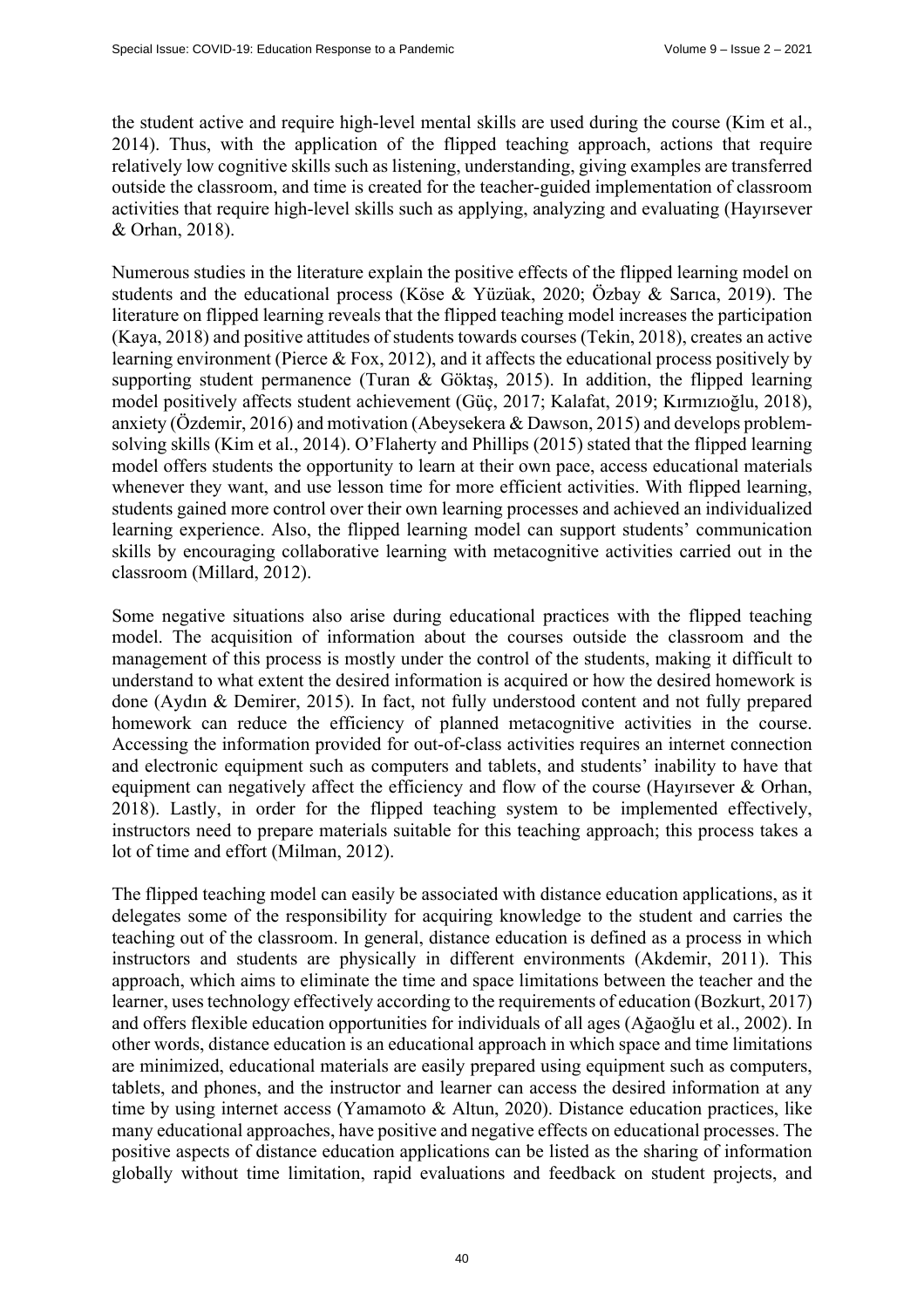providing access to courses for a large number of students at the same time, while potential communication problems between teachers and students, problems students with limited individual working skills experience, and high infrastructure costs that can be listed as negative features (Dinçer, 2016).

# **Method**

# **Research Design**

This qualitative study used phenomenological approach, which aims to investigate the opinions of PSETs regarding the flipped distance education course. According to Yıldırım and Şimsek (2016), the phenomenological approach is based on investigating the events experienced by people in-depth with different perspectives. In this context, the positive and negative experiences of pre-service teachers and the requirements to participate in the flipped distance education course were examined.

# **Study Group**

The convenience sampling method, one of the purposeful sampling types, was used to create the study group (Yıldırım & Şimşek, 2016). Participants of the study were selected among the PSETs who enrolled in a flipped distance education course at the undergraduate level offered in a teacher training institution in Turkey. Although the PSETs enrolled in this course to complete the program they registered for, participation in the study was voluntary. It was carefully explained to the PSETs that their participation in the study would not affect their grades in the course in any way and 53 of 67 PSETs who enrolled in the course volunteered to participate in the study. The information about the PSETs who participated in the study was only seen by the researcher, and all names in the study were presented as pseudonyms.

## **Flipped Distance Education Course**

Within the scope of this study, the Mathematics Teaching-I course in the undergraduate classroom teaching program was adapted based on the principles of a flipped teaching model to conduct distance education courses more effectively. The relationship of this flipped distance education course with traditional distance education and flipped education models are presented in Table 1.

| <b>Traditional lesson model</b> |                          |                              |                   |  |  |  |  |
|---------------------------------|--------------------------|------------------------------|-------------------|--|--|--|--|
|                                 | Student [Out of Class]   |                              |                   |  |  |  |  |
| Presentation of                 | Listening to information | Conducting                   | Reinforcing       |  |  |  |  |
| information by the              | by the student           | educational activities       | knowledge through |  |  |  |  |
| teacher                         |                          | around information           | homework          |  |  |  |  |
| <b>Flipped lesson model</b>     |                          |                              |                   |  |  |  |  |
|                                 | Student [Out of Class]   | Teacher / Student [In Class] |                   |  |  |  |  |
| Research about the              | Comprehension of the     | Conducting                   | Reinforcing       |  |  |  |  |
| content knowledge               | desired information      | educational activities       | knowledge through |  |  |  |  |
|                                 |                          | about the information        | activities        |  |  |  |  |

Table 1: The relationship between the adapted flipped course model and traditional approaches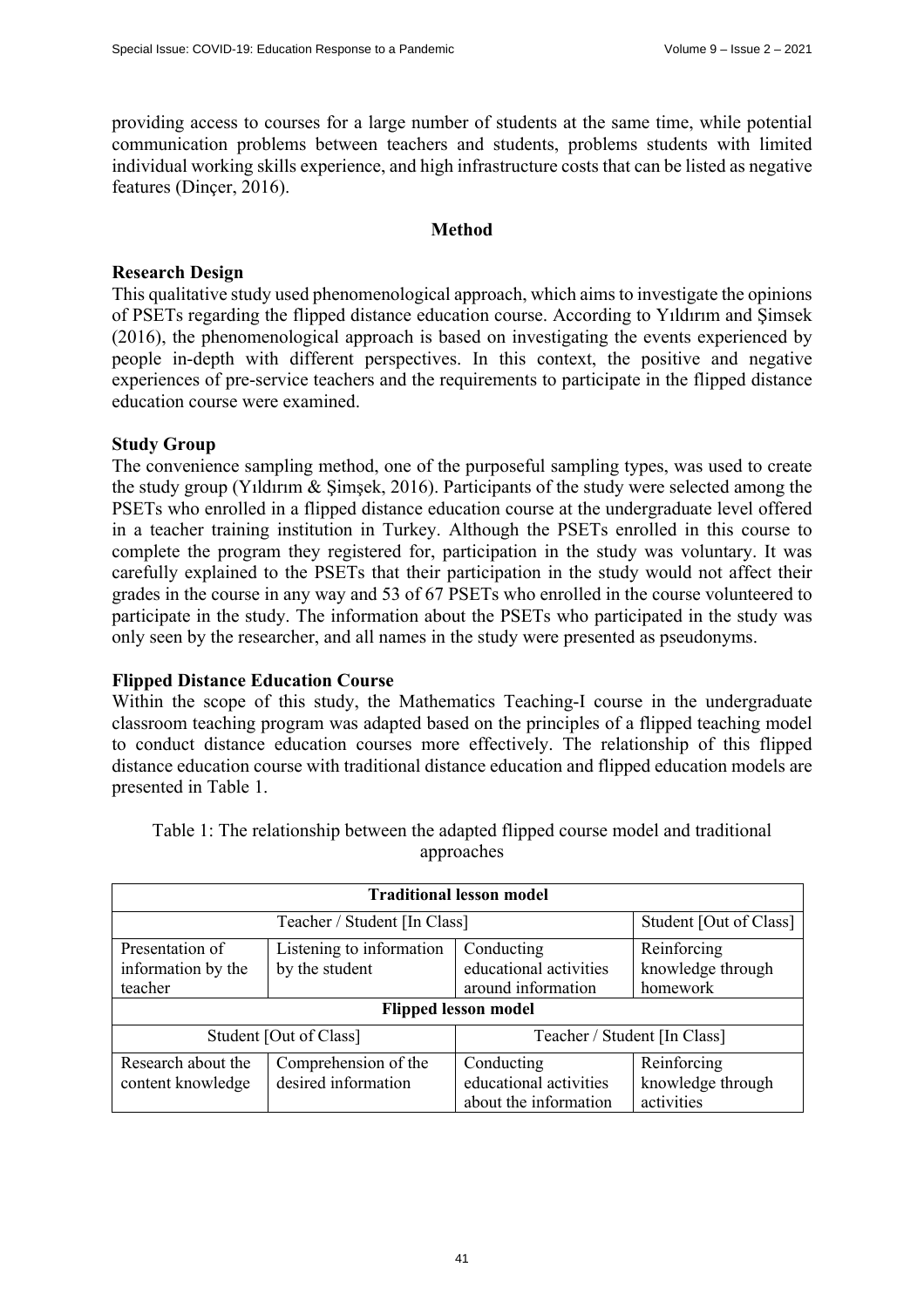| Flipped distance education course model (Weeks 1-7)  |                                                |                                            |                                                                                |                                                   |  |  |  |
|------------------------------------------------------|------------------------------------------------|--------------------------------------------|--------------------------------------------------------------------------------|---------------------------------------------------|--|--|--|
| Teacher / Student [In Class]                         |                                                | Student [Out of Class]                     |                                                                                | Teacher / Student [In Class]                      |  |  |  |
| Presentation<br>of basic<br>content<br>knowledge     | Examining<br>and<br>discussing the<br>homework | Research about<br>the content<br>knowledge | Homework<br>preparation                                                        | Reinforcing knowledge through<br>student homework |  |  |  |
| Flipped distance education course model (Weeks 9-14) |                                                |                                            |                                                                                |                                                   |  |  |  |
| Student [Out of Class]                               |                                                |                                            | Teacher / Student [In Class]                                                   |                                                   |  |  |  |
| Research about the<br>content knowledge<br>plans     |                                                | Preparation of<br>mathematics lesson       | Reinforcing the knowledge through the lesson<br>plans prepared by the students |                                                   |  |  |  |

# **Data Gathering and Analysis**

The risk of contamination of the COVID-19 virus was considered while conducting the study; the entire data collection process was carried out using Google Forms to avoid posing a transmission risk. An online questionnaire was created, and volunteer participants were asked to answer open-ended questions in the online questionnaire form. The questionnaire form consisted of six open-ended questions such as 'What are the problems you encountered during the flipped distance education course?', 'Can you explain with examples what you need during the flipped distance education course?' Participant consent forms were also sent to volunteers online, and only the data of the participants who completed the consent form in the study were included.

The phenomenological approach was used to investigate the experiences of PSETs for the flipped distance education course, and the opinions expressed by the PSETs were analyzed using the content analysis method. In the first stage, 15% of the obtained data was examined, the main and sub-themes were determined, and the codebook was created by associating the themes. Afterward, all of the data was analyzed in accordance with this content analysis codebook. During the analysis of the data, the qualitative analysis principles suggested by Lincoln and Guba (1985) were followed. The themes in the booklet have been reviewed and the necessary changes have been made. For this purpose, new codes or themes that emerged during data analysis were included in the codebook; the codes and themes that were initially added but lost their meaning during data analysis were removed from the codebook (Lincoln & Guba, 1985). For instance, some themes regarding the differences between regular distance education and flipped distance education were extracted from the codebook, since these themes were very similar with positive effects of flipped distance education.

## **Findings**

This study aims to examine the opinions of the PSETs about a flipped distance education course. When the answers of the participants were examined, being able to correct student mistakes in the lesson, ensuring active student participation, and supporting individual differences were among the positive features of the flipped education. Difficulties encountered in learning information individually, concerns about in-class performance or homework, and problems of in-class communication draw attention as the negative features of this educational approach. The PSETs also stated that they need easily accessible information and resources, reliable internet infrastructure, technological equipment, and extension of the course time in order to perform effective flipped distance education. The themes that emerged within the scope of the study are summarized in Table 2.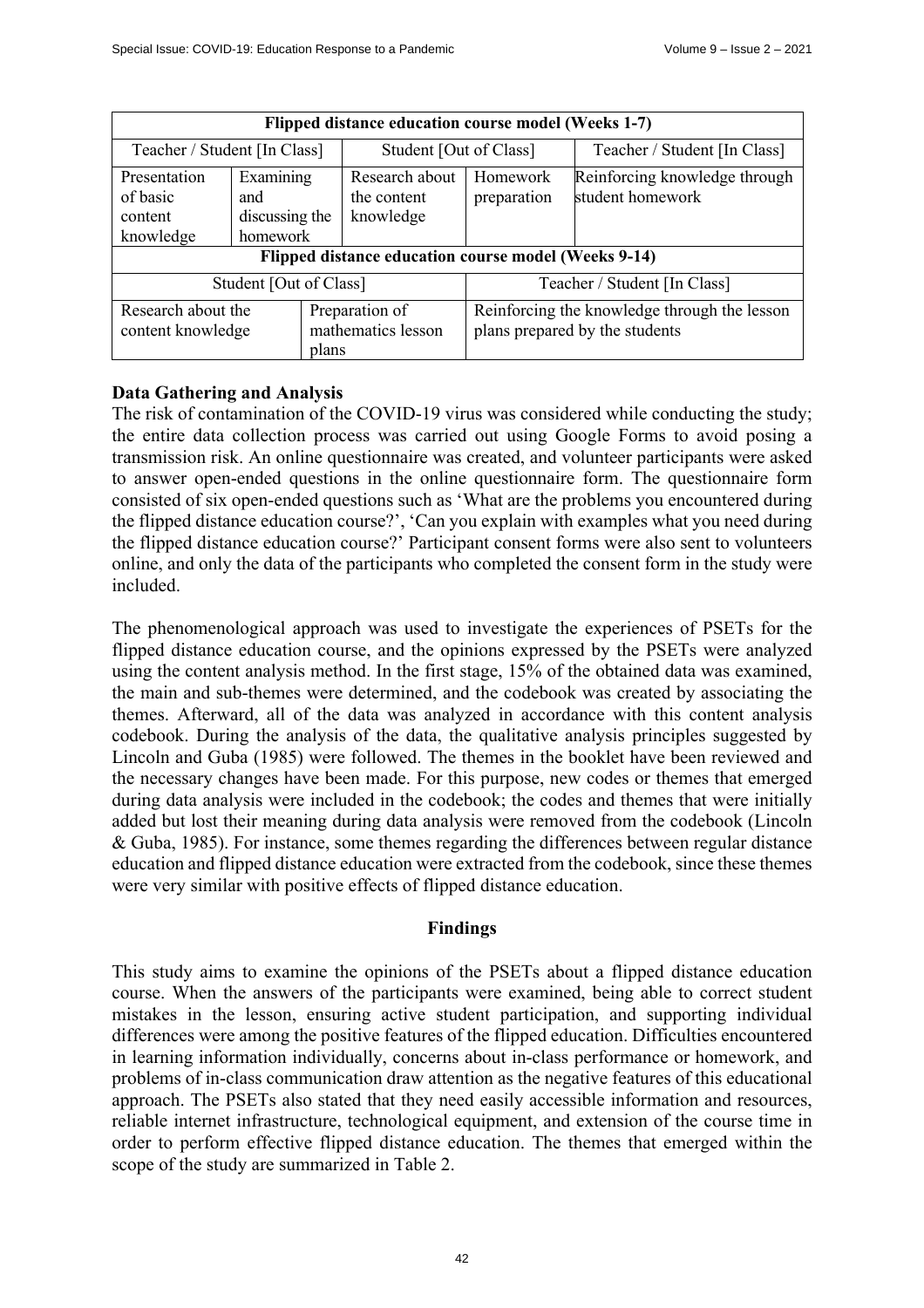| <b>Theme</b>     | Sub-theme                                           | <b>PSETs</b>         |
|------------------|-----------------------------------------------------|----------------------|
| Positive Effects | Exploring student mistakes within the course        | Rana, Hüma, Tarkan   |
|                  | Active student participation                        | Meltem, Nesrin,      |
|                  | Promoting individual differences                    | Salih, Hüma, Efe     |
| Negative Effects | Difficulties in learning information individually   | Alpay, Tarkan, Asiye |
|                  | Concerns about in-class performance or homework     | Umut, Canan, Özkan   |
|                  | Problems encountered in in-class communication      | Melisa, Kemal, Suna  |
| Requirements     | Information and resource needs                      | Özcan, Nesrin, Kadir |
|                  | Internet infrastructure and technological equipment | Fatma, Özcan, Sema   |
|                  | Extension of the course time                        | Umut, Sercan, Selin  |

#### Table 2: PSETs' opinions about the flipped distance education course

# **Positive Effects**

The PSETs often expressed their positive opinions about the flipped distance education course. They stated that the subject was understood more effectively because they had the opportunity to talk about student errors in flipped distance education courses, the information learned was long-lasting because they were active during assignments or in-class discussions, and the ability to freely access lecture video presentations supports the individual learning differences. In the following quotation, Rana states that feedback on students' mistakes is one of the advantages of a flipped distance education course.

*The theoretical part of the course is learned by the student outside the school, so students have the opportunity to practice in the lesson. Since the implementation part is carried out in the classroom, the teacher can help them in the areas that he sees wrong, need to be corrected, and the students have difficulty.*

Similarly, Hüma noted that the examination of the homework they produced by the PSETs in the flipped teaching lesson helped them realize their mistakes.

*The fact that we are active in the lessons through the web has positively affected us by enabling us to talk about our questions. Since not only teachers but also students examine and discuss the homework, we can see our shortcomings and recognize and correct the problems.* 

In another example, Tarkan explains the positive effect of teaching the lesson through the plans the students created in the following quote:

*Particularly in the application part, attending the lesson with the application made by the student and explaining the mistakes made in the applications makes it easier to understand.* 

PSETs were stated that the increase in student participation was another positive effect of the flipped distance education courses on education. In the following example, Meltem explains how focusing on the homework prepared by students in in-class practices affects their attitude towards the lesson with the following sentences:

*I definitely focus more on the math lesson than the other lessons. Since I know that I have homework and duty at the end. I listen carefully to the teacher and*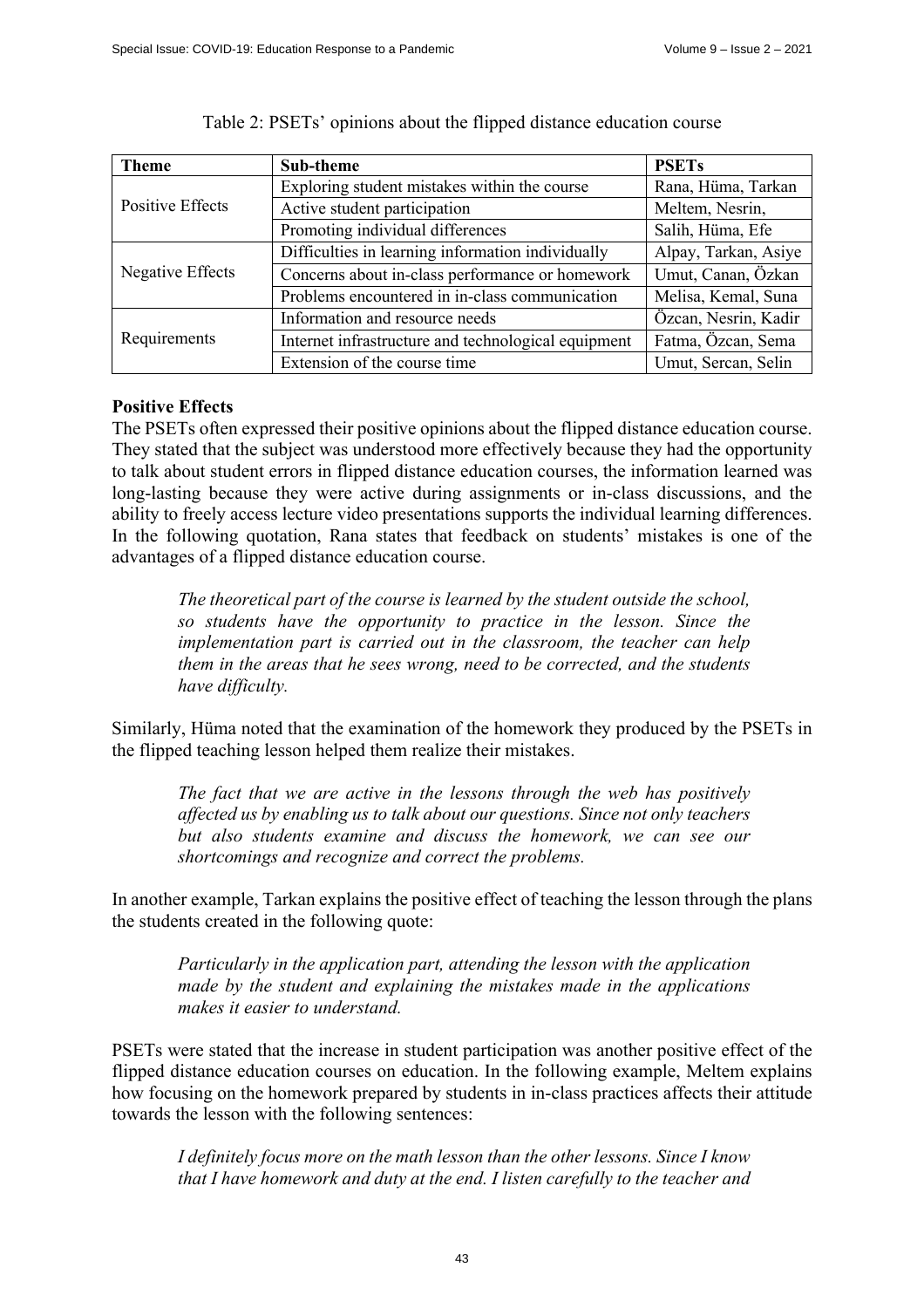*try not to miss what is being told. While doing my homework, I sort of repeat the lessons we taught that week, so the topics are well understood for me.* 

In another example, Nesrin expresses how her preparation for flipped distance education courses affected her with the following sentences:

*Considering that a lesson is 40 minutes, the information we can learn is limited. However, in flipped education, we learn the subject because we examine and investigate extensively; and we learn the important parts of the subject during the lesson. I think the information is more permanent because we have an active learning time.* 

In the next example, Fatih describes the role of the prospective teachers in the flipped distance education courses with the following quote:

*In this learning method, the student is active. Thus, it makes learning more permanent. It offers students the opportunity to practice. Students who learn the subject beforehand reinforce the subject by practicing. Thus, the subject is learned both theoretically and practically.* 

Participants also stated that they have more control over the learning process with the flipped educational practices and being able to manage this process to their individual differences is an advantage. In the following quotation, Salih explains how being able to reach presentations on the subject whenever they need helps students who have individual differences:

*Students try to learn the same subjects in the same period of time in other classroom methods. While some students can get information faster, some students may need more time. In this case, problems arise due to individual speed. But in the flipped education, students can stop, rewind, and re-watch the videos prepared on the topic at any time. By planning the subject according to his/her learning time, the student learns more easily.* 

Hüma explains the advantages of recording lecture presentations and being able to watch them at any time, with the following sentences:

*Course topics in flipped learning are pre-recorded and presented to us digitally. Thus, we can study and learn subjects at our own pace with our learning style. In a system with such flexibility, knowledge becomes more permanent because we learn more with our efforts.* 

Efe also explained how students' individual differences were supported through flipped distance education with the following sentences:

*In the flipped teaching method, individual differences are more prominent. Some students may not understand the subject when the teacher tells in traditional narration, but since the subject described in the flipped teaching method has been recorded before, students can watch the video again where they do not understand. It is also easy in terms of being portable. It is always at hand. Students can reach the lessons 24/7.*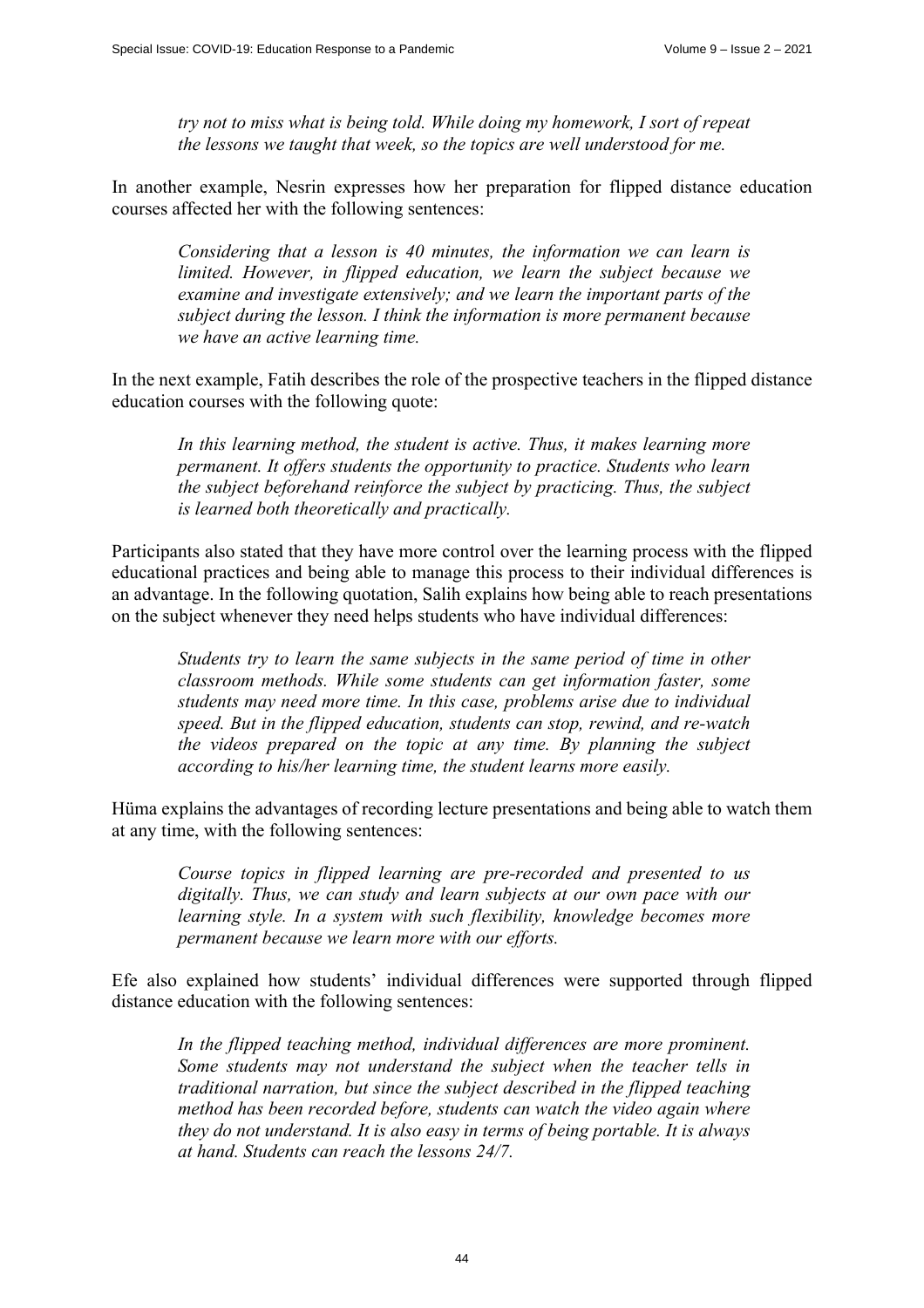#### **Negative Effects**

Students and educators described various problems in the flipped distance education course, as in many courses given by distance education. The difficulties they encountered while searching and finding the information in the course by themselves, the anxiety caused by showing the prepared homework to the whole class, and the in-class communication problems identified as negative situations that emerged in the flipped distance education courses. For example, Alpay points out his concerns about delegating the responsibility of the learning process in the following quote:

*I think that leaving the students alone while learning the subject and asking them to understand will decrease the efficiency of learning. It can be difficult for students to learn the lesson on their own and to participate in classwork as they learn. Since the student is responsible for the learning activities, the complete learning of the lesson may not take place.* 

Similarly, Tarkan states that he has difficulty understanding which concepts are important in the following sentences:

*It is a really difficult process to research and to learn a new subject. Understanding takes time as well as effort. Although the practices in the course are very useful for learning, it seems that something is still missing when we cannot predict the essential parts that need to be learned.* 

Asiye, on the other hand, expresses the problems students may experience while accessing the necessary information with the following quote:

*The students coming to the class without watching the lecture videos may not enough to comprehend the subject even if they participate in the in-class activities. Since students cannot ask for something they do not understand while watching the lecture videos outside the classroom, there is a possibility of misinformation.* 

Participants reported that they experienced anxiety while taking an active role in the course and expressing their ideas or sharing their homework with their peers. In the following example, Umut explained how this anxiety affected his in-class performance as follows:

*At first, I was very nervous while attending the class. The thought that it would be my turn soon, I would not be able to explain and be disgraced, was reducing the efficiency of the lesson. But when I attended the class several times, I got rid of this panic situation.* 

Canan expressed her concern that her homework could be seen by her peers in the following quote:

*Since it was not a method we often encounter, it was different at first; I worried about whether I did it wrong or whether they were making fun of it because all our friends could see the homework we did.* 

Similarly, Özkan expressed the pressure on which the presentation process of the assignments was created on him: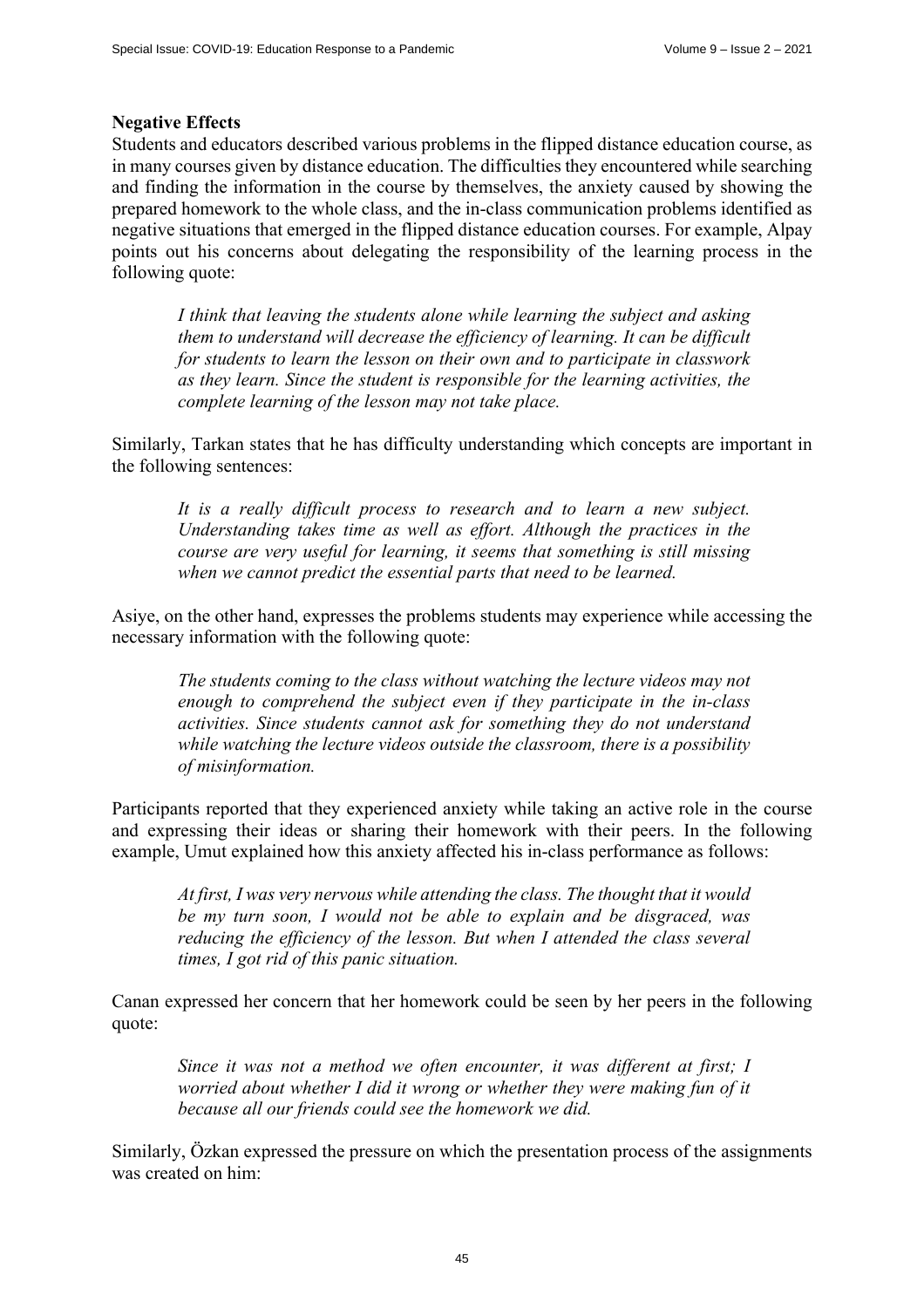*During the lesson, as the homework is presented, I wonder if I did it wrong, what kind of feedback will I get if I did it wrong, and I wait in stress and anxiety.* 

Since the students and the instructor are more active in the flipped education lessons, problems related to in-class communication have emerged. For example, Melisa explained how her being able to attend the course only via message due to technological impossibilities affects her views towards the course in the following quote:

*We are not on equal terms. The system is working over the internet, which is also a problem in terms of connection. I can't feel like I'm attending class. We have communication problems because we write our questions.* 

Similarly, Kemal exemplifies that problems with internet connection affect in-class communication and reduce the efficiency of the course with the following sentences:

*There may be technical difficulties due to distance education. Students may not be able to immediately ask the subjects they are stuck with. Since not everyone can connect with the same internet speed and does not have the same infrastructure, the quality of the course can be reduced.* 

Suna, on the other hand, expresses her views on the necessity of the teacher to effectively manage in-class communication as follows:

*The teacher needs to be a good guide in the classroom. The teacher should be involved in classroom activities and make short explanations where necessary. Since the students do not know exactly what is right and what is wrong, the teacher must have a leading position in the classroom.* 

#### **Requirements**

When the requirements of the flipped distance education courses were examined, three main themes have emerged. Participants stated that they needed resources suitable for flipped education, technological equipment, and a stable internet connection to prepare the assignments effectively and present them in the classroom. Also, it was emphasized that the duration of the lessons should be extended in order to examine more homework. For example, Özcan stated that he would like to constantly access resources and training:

*I need the information to be accessed at any time. For example, I would like to be able to access the resources offered to us by the teacher in time so that we can repeat at home what we have learned in the distance education courses prepared with the flipped teaching method.* 

Nesrin expressed the information pollution in the sources on the internet and the need for a reliable textbook with the following sentences:

*A reliable resource is definitely what I need most for effective teaching in the flipped teaching method. There is a lot of information and articles on the internet. Opinions and articles on the subject are given differently on each website. But if we had a sourcebook, the information will more accurate and reliable.*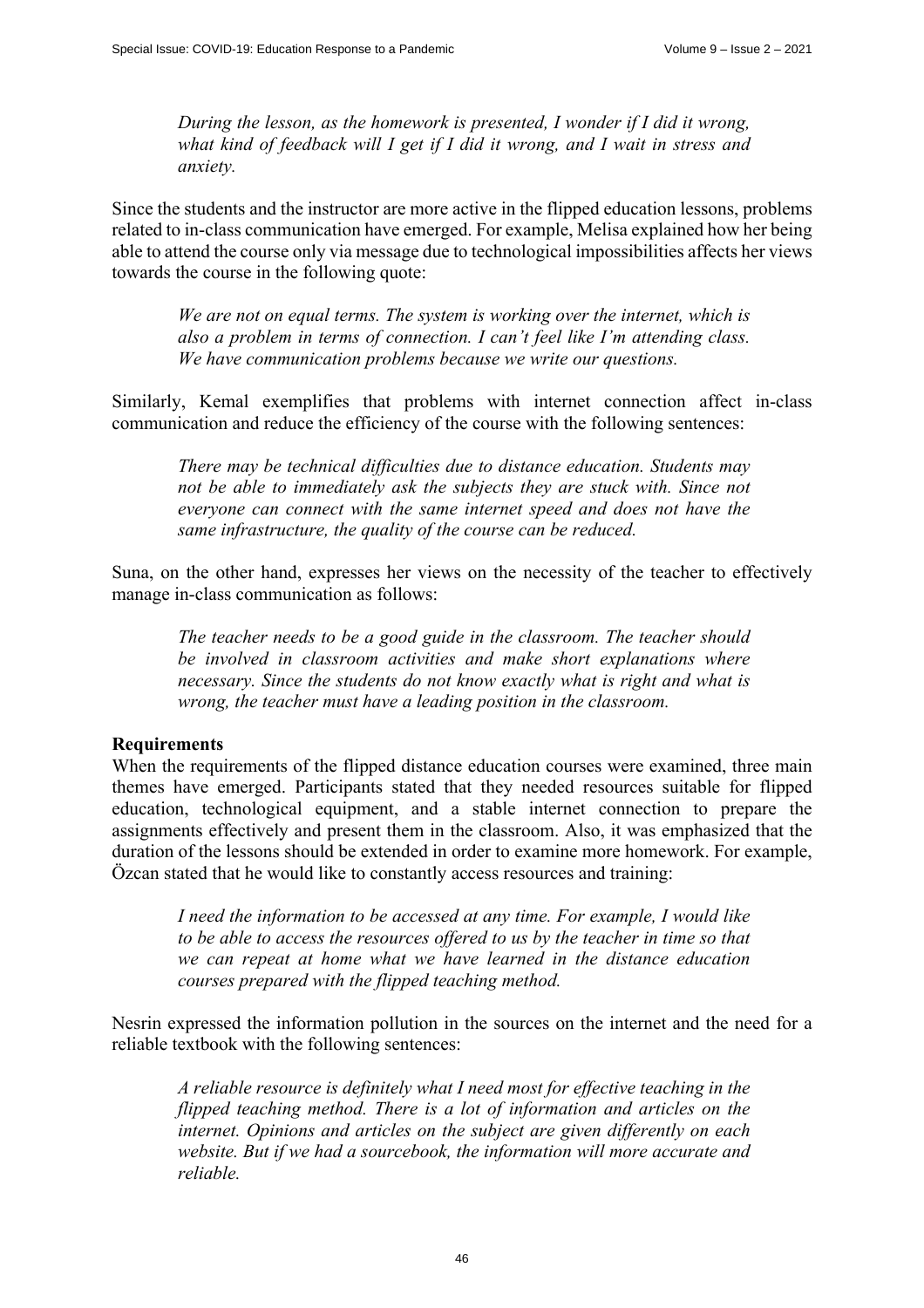Similarly, Kadir explained his need for a source containing examples related to the subject to reinforce the theoretical issues presented during the course with the following quote:

*I need plenty of examples. The examples given during or after the lesson are an effective way for me to reinforce the subject. Sometimes I wonder whether I understood the thing correctly. A good example helps me answer the questions in my mind.* 

Participants frequently emphasized that they needed not only online resources but also technological equipment to be able to listen and participate orally in theoretical lectures and to prepare their homework within the scope of flipped learning. For example, Fatma explains the negative effects of an unstable internet connection on student motivation with the following sentences:

*Good internet infrastructure is required. Internet is required to participate in live classes, to get and understand the information before the lesson. Students who do not have an internet connection or have an unstable low-speed connection may have difficulties participating in class. Students who have such problems may not be able to focus on the lesson because they are worried about connection.* 

In the following quotation, Özcan explains how a lack of technological equipment can negatively affect student attendance:

*Due to technical problems (speakers, internet infrastructure, etc.), students may not be able to transfer the content of the homework they have. For example, we could not turn on the speaker in our homework on the theory of multiple intelligences, and I prepared it according to the form I would verbally present. When I could not speak up, I could not fully convey what I wanted to tell in the homework.* 

Similarly, Sema expresses the negative effects of disruptions caused by technological equipment and internet connection on the education process with the following quote:

*Since teachers and students should be active in flipped teaching, the connection problems we experience on the internet sometimes affect the flow. For example, after the teacher explains the subject, the students study it, repeat it and prepare a presentation. The presentation of the students must also be carried out during the lesson time. When there is a connection problem, we cannot participate. While the students try to join, the teacher tries to solve the problem.* 

Participants often stated that the lesson duration was insufficient in terms of the activities to be done. For example, Umut expressed his views regarding not being able to allocate sufficient time for theoretical knowledge in the following quote:

*During the lesson, we sometimes cannot understand the subject because we process the subject very quickly. Sometimes we find it difficult to do homework because we don't understand. Increasing the number or duration of the lessons may be a solution for better understanding.*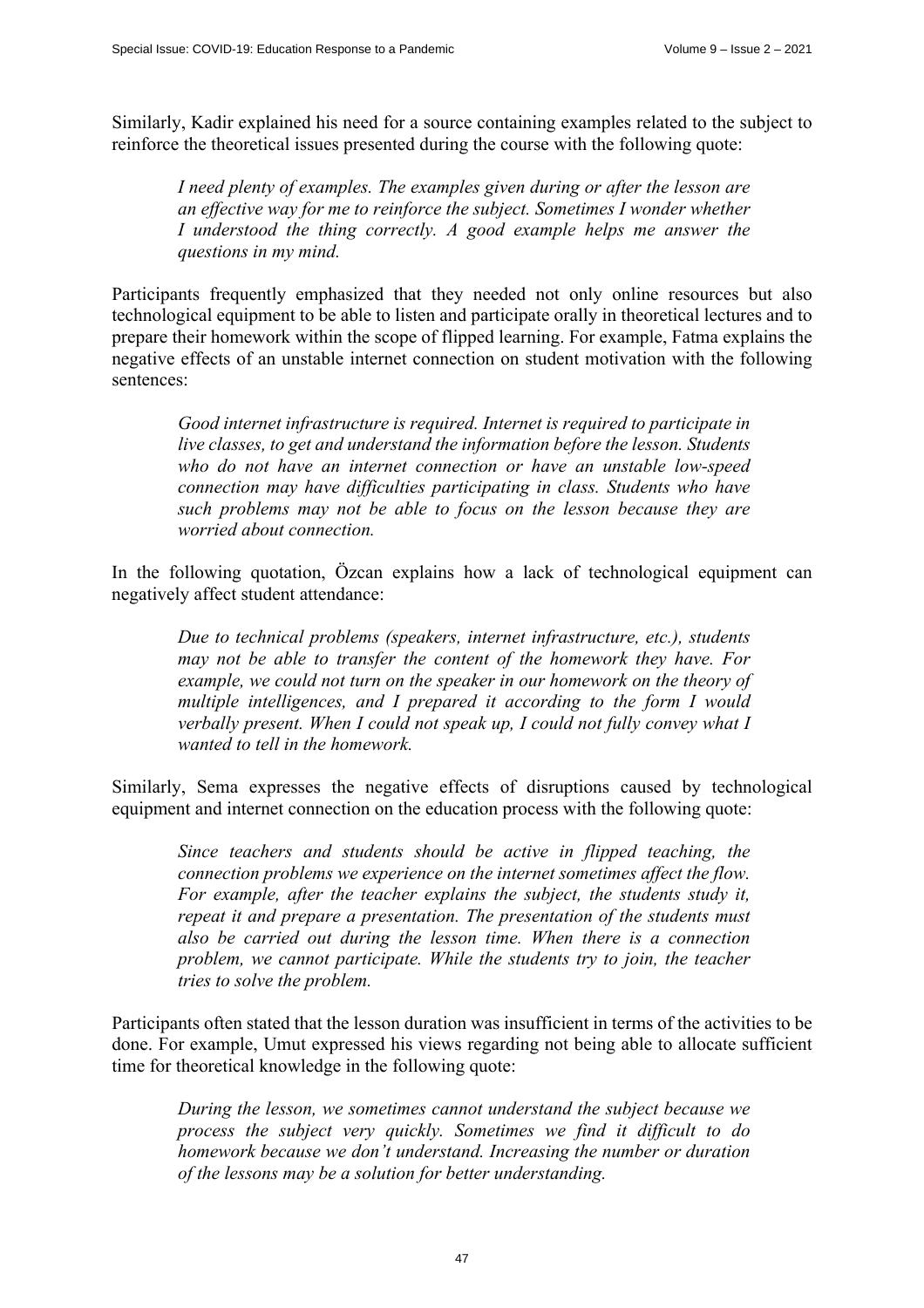Selin, on the other hand, stated her opinions about not being able to provide feedback to all students in the following quote:

*There is a need for fewer student numbers in the classroom [67 students were enrolled]. Thus, all students' work can be examined, and their mistakes can be said one by one. In the crowded classroom, the teacher cannot give feedback on all students' homework. This may upset the student whose homework is not examined.* 

Similarly, Sercan explained his views on not being able to devote enough time to the examination of homework with the following sentences:

*It is good for me to first explain the subject on the digital platform and then reinforce the subject with homework and examine the deficiencies in the next lesson, but sometimes we cannot discuss every single homework due to the insufficient amount of time and a large number of students.* 

#### **Discussion**

Many undergraduate programs began distance education in 2020 to minimize the spread of the COVID-19 pandemic and to protect the health of students and teachers. In this study, an undergraduate level distance education course was rearranged according to the flipped learning method, and the opinions of the PSETs regarding the course were examined.

Hayırsever and Orhan (2018) described one of the requirements for the implementation of the flipped teaching model as the creation of educational culture and stated that with this method, students' active participation is provided by allocating more time to activities in the classroom due to the acquisition of some of the information outside the classroom. In our study, participants stated that the flipped distance education course facilitated active participation in the lesson. Similarly, Karadeniz (2015) emphasized the importance of reflecting knowledge during flipped learning practices and stated that providing opportunities for transferring the information intended to be taught using in-class activities is a necessity for effective teaching. Active student participation increased with in-class applications with high-level activities implemented with the flipped teaching model, and students were allowed to reflect on the knowledge they obtained outside the classroom. Also, educational activities should be organized in a way to correct improper learning that may occur during research, homework, and projects that students have done outside of the classroom with the flipped teaching model (Torun & Dargut, 2015). The teacher candidates stated that examining their homework during the lessons provides an opportunity to notice their mistakes. Finally, teacher candidates defined it as a positive feature that they could access information whenever they wanted with the flipped teaching model, so they could organize the learning process in a way and frequency that they preferred and stated that this approach supports students' individual study preferences (O'Flaherty & Phillips, 2015).

Aydın and Demirer (2015) noted that the acquisition of basic information about the course by students outside the classroom may weaken the instructor's control over the educational process and can reduce the efficiency in education. Similarly, the pre-service teachers who participated in our study stated that they had difficulties while obtaining information about the subject or trying to find a reliable and purposeful source of information. They defined one of the negative aspects of the flipped learning model as the obligation of accessing information.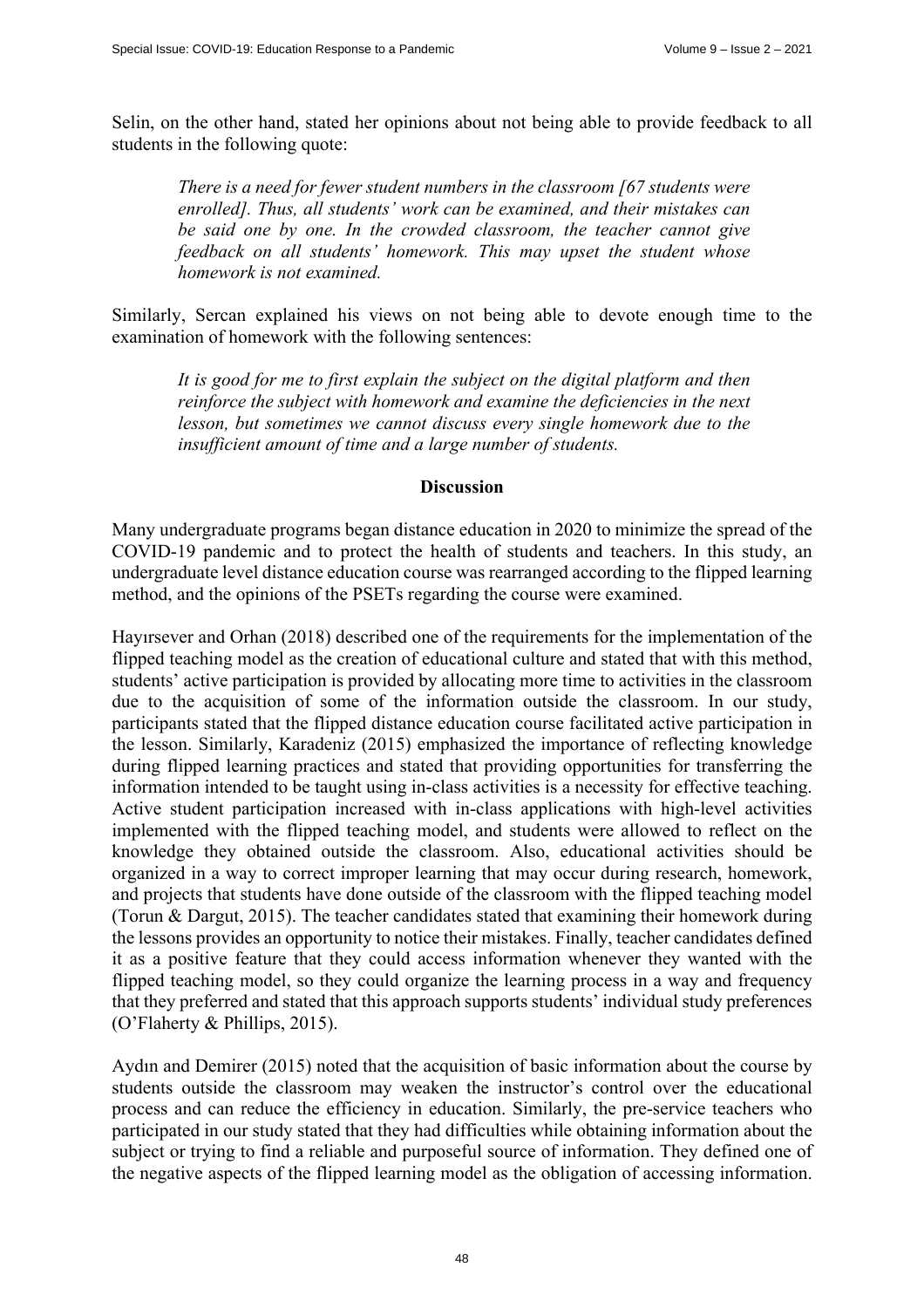Also, the necessity of electronic equipment such as computers and tablets for researching information in the course, preparing homework, or listening to the lesson within the scope of distance education, may decrease the efficiency of the course (Hayırsever & Orhan, 2018). It was observed that some of the PSETs' attitudes towards this lesson were negatively affected since they did not have a microphone or a stable internet connection. Also, participants emphasized that not being able to use electronic equipment or software properly or unstable internet connections during the lesson negatively affected classroom communication and reduced the effectiveness of the course. Lage et al. (2000) stated that approaches that affect conventional educational process dynamics, such as flipped teaching, can cause anxiety in students. Similarly, PSETs participating in our study stated that they were anxious while actively participating in the lesson or sharing their homework with their peers in this unfamiliar system that emerged with flipped teaching.

One of the effective ways to minimize the negativities about flipped distance education will be to determine the requirements for the course in advance and to take measures. Karadeniz (2015) emphasized that not all students will have the same opportunities while preparing the flipped distance education courses and stated that in-class and especially out-of-class activities should be organized carefully. Many PSETs who participated in the study stated that they needed appropriate and reliable resources to complete their assignments. In this context, while applying the flipped education model, educators should take into account that the information in external sources cannot always be accurate and suitable for the purpose, and they should prepare materials proper for the flipped teaching for the essential information that students need to acquire and the projects and assignments they need to prepare (Milman, 2012). Also, some of the PSETs stated that they could not attend the course because they did not have microphones, and some had problems during the lesson because of the lack of stable internet connections. To minimize these problems, it should be taken into consideration that students may not have the technological equipment and software required by the flipped distance education courses. Thus, in-class and extracurricular activities should be organized flexibly by considering these negativities. Finally, PSETs stated that the number of students enrolled in the course was high, and the duration of the lessons should be extended. Since the in-class teaching methods applied in flipped classrooms focus on metacognitive skills and can take considerable time, the class population should also be carefully determined when planning flipped distance learning courses. Also, students should be given enough time to apply the information they have acquired outside of the classroom.

#### **Recommendations**

Considering that active participation in the lesson lies behind the ability of students to reflect, ask questions, make predictions, evaluate and build relationships between information during the lesson (Hockings et al., 2008), it is considered that flipped distance education courses may be more effective than traditional distance education courses. There are a limited number of studies investigating the effect of distance education courses prepared with a flipped teaching model on student achievement. In this context, examining the effects of flipped distance education courses on student achievement at various education levels could support literature. Karadağ and Yücel (2020) noted that only 63% of the students had internet connections while 66% had computers or tablets in 2020. Due to the conditions of COVID -19, distance education started suddenly, and the extent to which instructors and students have the technological equipment and internet infrastructure required by distance education could not be adequately controlled. Some of the PSETs who participated in this study also stated problems regarding equipment and internet connection quality. Investigation of the extent to which instructors,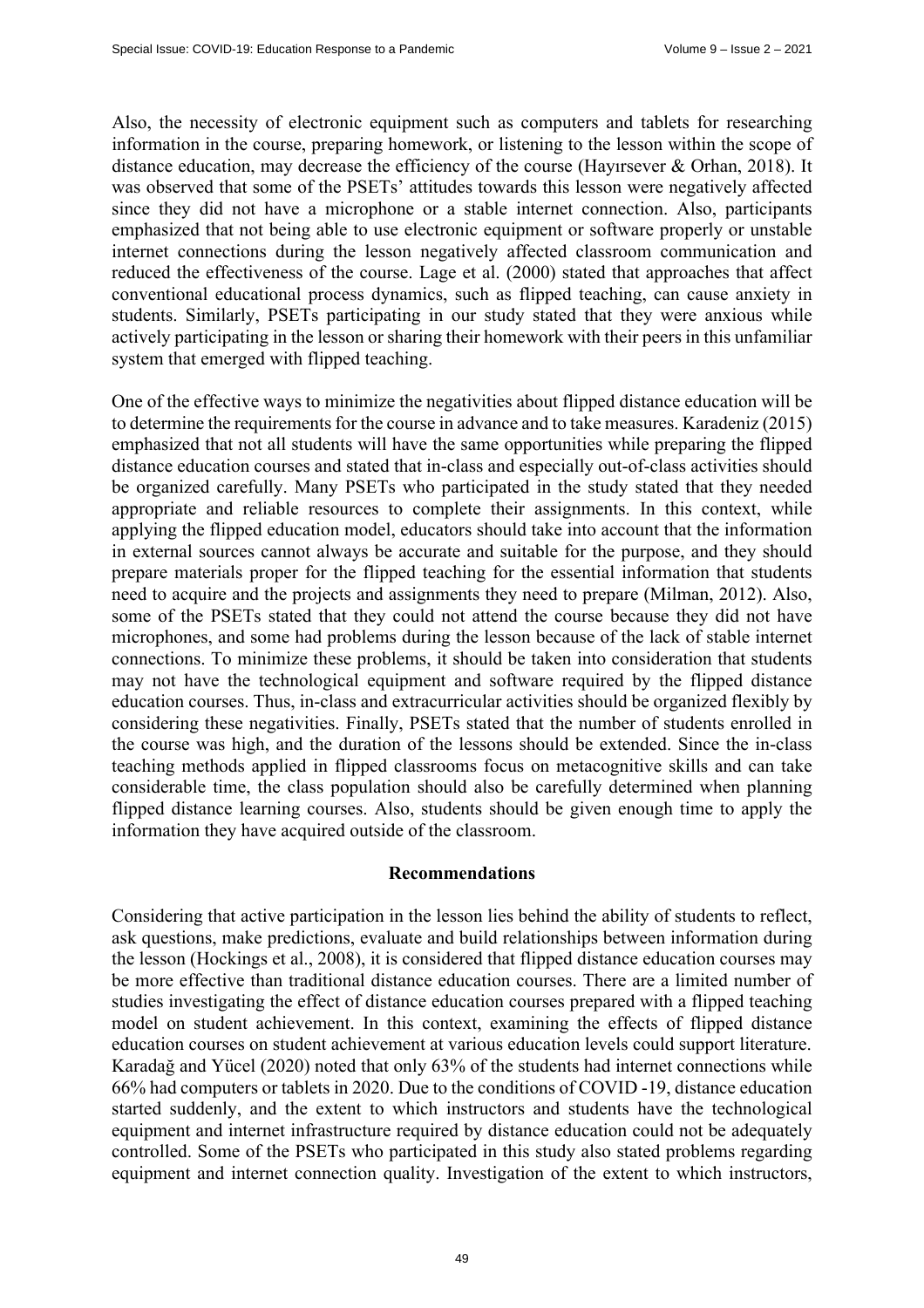students, and educational institutions have the technological equipment and internet infrastructure required to fulfill the distance education requirements on a global scale will provide important information for the more effective implementation of distance education courses to be applied during the COVID -19 pandemic and in the future.

#### **Conclusion**

With the COVID-19 Pandemic, habits accepted as normal in life had to be changed, and faceto-face education was suspended on a global scale to reduce the spread of the pandemic. During the pandemic, distance education opportunities were tried to be used to ensure the continuity of education, and educators seek ways of providing effective teaching or evaluation under distance education conditions (Can, 2020; Kuzu, 2020). However, a few of these pre-service teachers had trouble finding proper equipment or programs to participate in-class activities. Since it might have affected those pre-service students' perspectives about flipped distance education, lack of appropriate equipment was the main limitation of this study.

Most of the PSETs welcomed the flipped distance education course designed within the scope of this study. Positive opinions about the flipped distance education course were not only stated by the PSETs who participated in this study, but similar results were also obtained in studies conducted in undergraduate-level economics, engineering, and health courses (Critz & Knight, 2013; Karabulut ‐ Ilgu et al., 2018; Roach, 2014). Considering that Karadağ and Yücel (2020) stated that the experiences gained during the COVID-19 pandemic process will affect the distance education culture, it will not be surprising that the flipped distance education model will be used more frequently in undergraduate-level courses.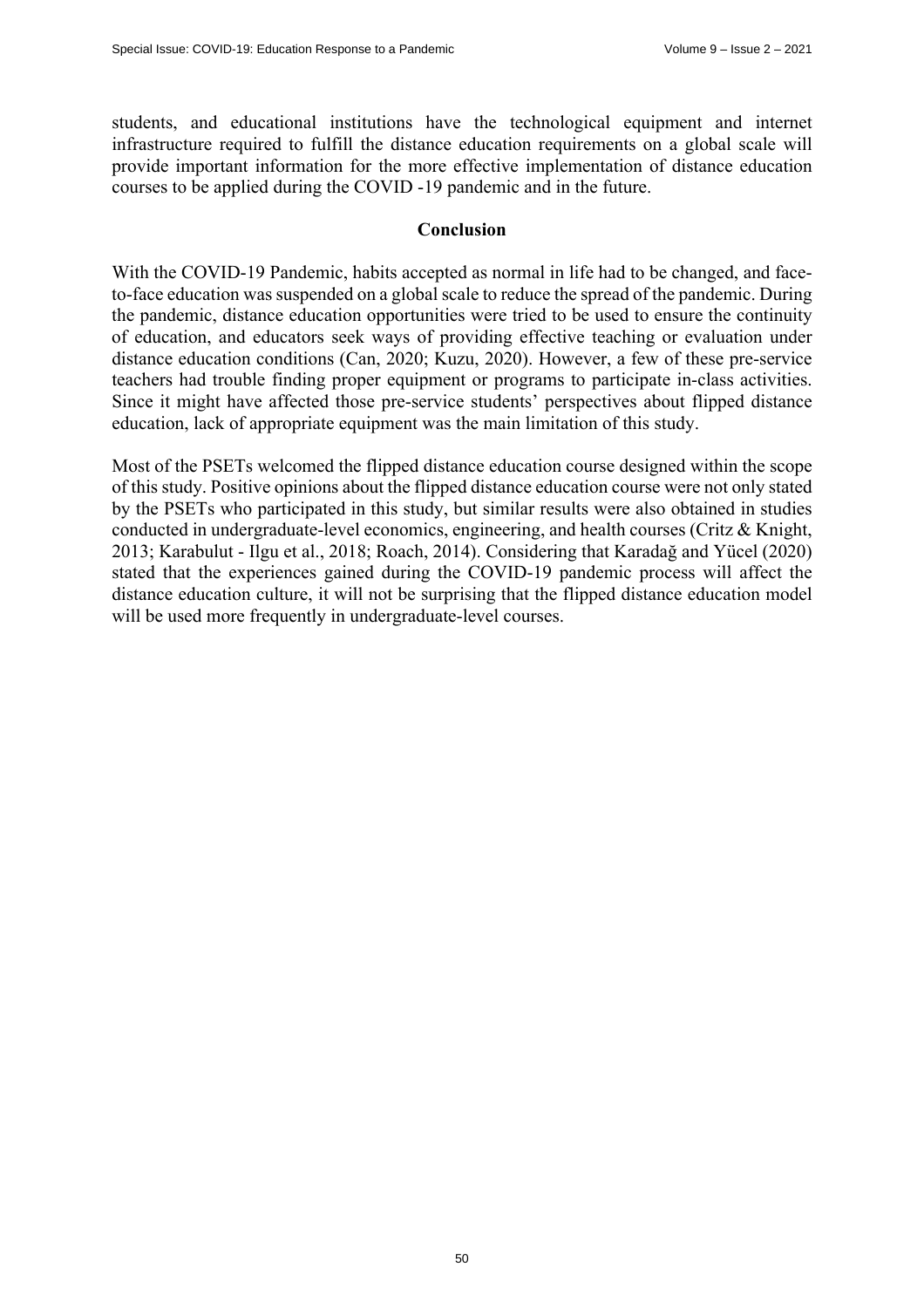# **References**

- Abeysekera, L., & Dawson, P. (2015). Motivation and cognitive load in the flipped classroom: Definition, rationale and a call for research. *Higher Education Research & Development*, *34*(1), 1–14.<https://doi.org/10.1080/07294360.2014.934336>
- Ağaoğlu, E., İmer, G., & Kurubacak, G. (2002). A case study of organizing distance education: Anadolu University. *Turkish Online Journal of Distance Education*, *3*(1), 45–51.
- Akdemir, Ö. (2011). Distance education in our higher education. *Journal of Higher Education and Science*, *1*(2), 69–71. <https://doi.org/10.5961/jhes.2011.011>
- Aydın, B., & Demirer, V. (2016). Flipping the drawbacks of flipped classroom: Effective tools and recommendations. *Journal of Educational and Instructional Studies in the World, 6*(1), 33–40.
- Bishop, J. L., & Verleger, M. A. (2013, June). The flipped classroom: A survey of the research. *ASEE National Conference Proceedings*, Atlanta, GA*.*
- Bozkurt, A. (2017). The past, present and future of the distance education in Turkey. *Journal of Open Education Applications and Research, 3*(2), 85–124.
- Can, E. (2020). Coronavirus (COVID-19) pandemic and pedagogical implications: Open and distance education applications in Turkey. *Journal of Open Education Applications and Research*, *6*(2), 11–53.
- Critz, C. M., & Knight, D. (2013). Using the flipped classroom in graduate nursing education. *Nurse Educator*, *38*(5), 210–213. <https://doi.org/10.1097/NNE.0b013e3182a0e56a>
- Çakar, V. (2019). *The effect of using a flipped classroom model on learning products in physics education* (Unpublished Master's thesis). Zonguldak Bülent Ecevit University, Zonguldak.
- Dinçer, S. (2006, February). An overview of computer assisted education and distance education. *Academic Information and Communication Conference*, Pamukkale University, Denizli.
- Ferreri, S., & O'Connor, S. (2013). Redesign of a large lecture course into a small-group learning course. *American Journal of Pharmaceutical Education, 77*(1), 1–9. <https://doi.org/10.5688/ajpe77113>
- Güç, F. (2017). *Rational numbers and the effects of flipped class application on rational numbers operations* (Unpublished Master's thesis). Amasya University, Amasya.
- Haak, C., HilleRisLambers, J., Pitre, E., & Freeman, S. (2011). Increased structure and active learning reduce the achievement gap in introductory biology. *Science*, *332,* 1213– 1216. <https://doi.org/10.1126/science.1204820>
- Hao, Y. (2016). Exploring undergraduates' perspectives and flipped learning readiness in their flipped classrooms. *Computers in Human Behavior*, *59*, 82–92. <https://doi.org/10.1016/j.chb.2016.01.032>
- Hayırsever, F., & Orhan, A. (2018). Theoretical analysis of the flipped learning model. *Mersin University Journal of Education Faculty*, *14*(2), 572–596. <https://doi.org/10.17860/mersinefd.431745>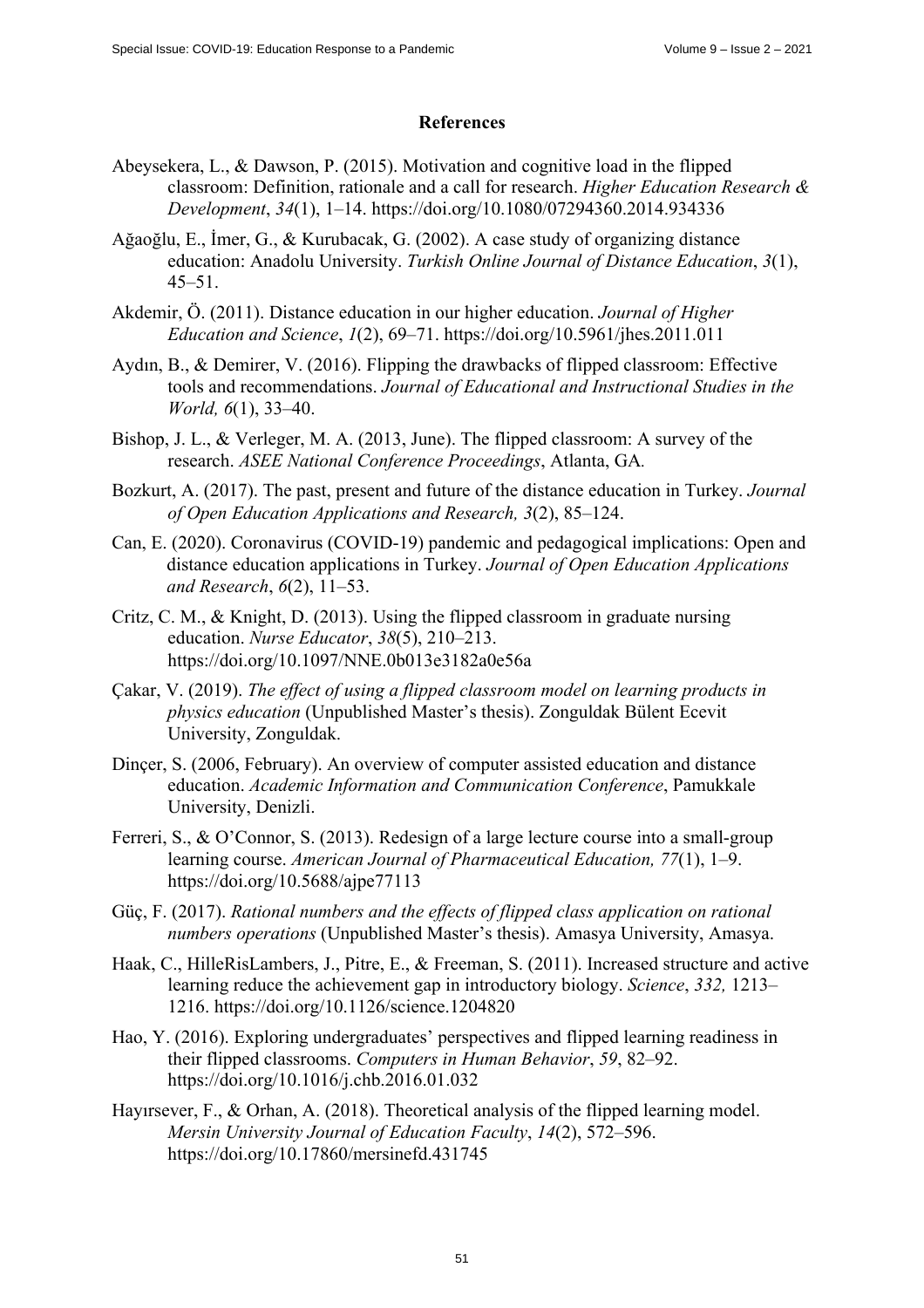- Kalafat, H. Z. (2019). *Investigation of the effect of the mathematics lesson designed with the flipped classroom model on the academic success of 7th grade students* (Unpublished Master's thesis). Marmara University, İstanbul.
- Karabulut-Ilgu, A., Cherrez, N., & Jahren, C. (2018). A systematic review of research on the flipped learning method in engineering education. *British Journal of Educational Technology*, *49*(3), 398–411. <https://doi.org/10.1111/bjet.12548>
- Karadağ, E., & Yücel, C. (2020). Distance education at universities during the new type of coronavirus pandemic: An evaluation study within the scope of undergraduate students. *Journal of Higher Education, 10*(2), 181–192. <https://doi.org/10.2399/yod.20.730688>
- Kaya, D. (2018). The effect of flipped learning model in mathematics teaching on secondary school students' participation. *Sakarya University Journal of Education, 8*(4), 232– 249. <https://doi.org/10.19126/suje.453729>
- Kırmızıoğlu, H. (2018). *Processing 11th grade chemistry course with flipped classroom model: A case study* (Unpublished Master's thesis). Bahçeşehir University, İstanbul.
- Kim, M. K., Kim, S. M., Khera, O., & Getman, J. (2014). The experience of three flipped classrooms in an urban university: An exploration of design principles. *The Internet and Higher Education*, *22*, 37–50.<https://doi.org/10.1016/j.iheduc.2014.04.003>
- Köse, S., & Yüzüak, A. (2020). Studies on the flipped classroom model in science and mathematics education: A thematic review. *Bartın University Journal of Educational Research, 4*(1), 15–33.
- Kuzu, O. (2020). Pandemi dönemi uzaktan eğitim sürecinin matematik öğretmeni adaylarının sınav performanslarının değerlendirilmesine yansıması. *Birey ve Toplum Sosyal Bilimler Dergisi*, *10*(2), 239–271.<https://doi.org/10.20493/birtop.817549>
- Lage, M., Platt, G., & Treglia, M. (2000). Inverting the classroom: A gateway to creating an inclusive learning environment. *The Journal of Economic Education*, *31*(1), 30–43. <https://doi.org/10.1080/00220480009596759>
- Lincoln, Y., & Guba, E. (1985). *Naturalistic inquiry*. Sage Publications. [https://doi.org/10.1016/0147-1767\(85](https://doi.org/10.1016/0147-1767))90062-8
- Lopes, A. P., & Soares, F. (2018). Perception and performance in a flipped financial mathematics classroom. *The International Journal of Management Education, 16*, 105–113. <https://doi.org/10.1016/j.ijme.2018.01.001>
- Millard, E. (2012). 5 Reasons flipped classrooms work: Turning lectures into homework to boost student engagement and increase technology fueled creativity. *University Business, 15*(11), 26–29.
- Milman, N. (2012) The flipped classroom strategy: What is it and how can it be used? *Distance Learning*, *9*(3), 85–87.
- O'Flaherty, J., & Phillips, C. (2015). The use of flipped classrooms in higher education: A scoping review. *The Internet and Higher Education*, *25*, 85–95. <https://doi.org/10.1016/j.iheduc.2015.02.002>
- Özbay, Ö., & Sarıca, R. (2019). Trends of studies conducted for the flipped classroom: A systematic literature review. *Ahi Evran University Journal of Social Sciences Institute, 5*(2), 332–348. <https://doi.org/10.31592/aeusbed.595036>